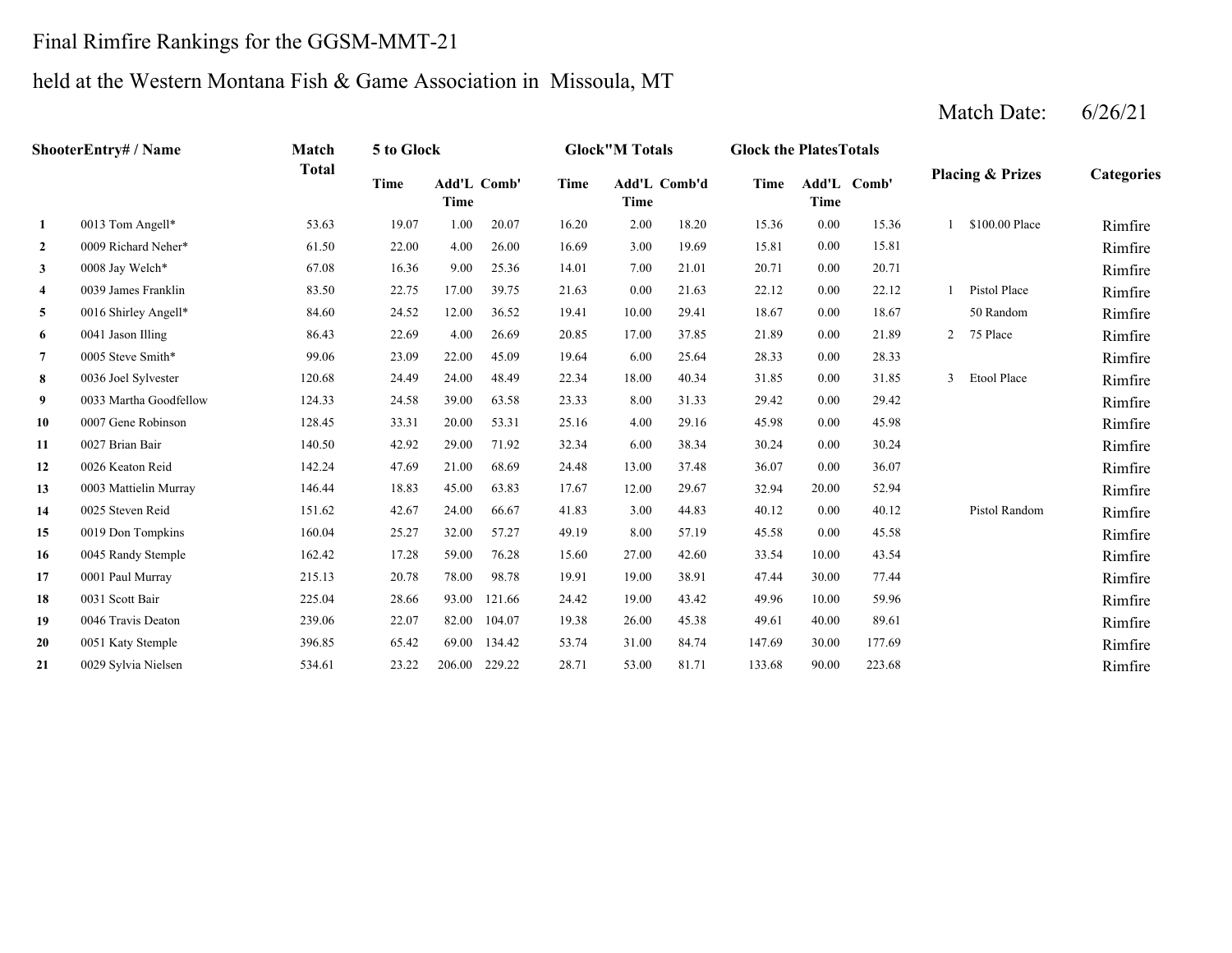# Final GLOCK Girls Rankings for the GGSM-MMT-21

### held at the Western Montana Fish & Game Association in Missoula, MT

|              | ShooterEntry# / Name   | Match        | 5 to Glock |                     |        |       | <b>Glock</b> "M Totals |        | <b>Glock the Plates Totals</b> |       |             |                             |
|--------------|------------------------|--------------|------------|---------------------|--------|-------|------------------------|--------|--------------------------------|-------|-------------|-----------------------------|
|              |                        | <b>Total</b> | Time       | Add'L Comb'<br>Time |        | Time  | Add'L Comb'd<br>Time   |        | Time                           | Time  | Add'L Comb' | <b>Placing &amp; Prizes</b> |
| 1            | 0018 Shirley Angell*   | 85.24        | 26.17      | 17.00               | 43.17  | 21.29 | 2.00                   | 23.29  | 18.78                          | 0.00  | 18.78       | 100 Place                   |
| $\mathbf{2}$ | 0035 Martha Goodfellow | 110.88       | 30.09      | 25.00               | 55.09  | 27.25 | 6.00                   | 33.25  | 22.54                          | 0.00  | 22.54       | 100 Place                   |
| 3            | 0004 Mattielin Murray  | 154.16       | 25.88      | 31.00               | 56.88  | 20.24 | 23.00                  | 43.24  | 34.04                          | 20.00 | 54.04       | Etool Place                 |
| 4            | 0030 Sylvia Nielsen    | 494.29       | 56.31      | 154.00              | 210.31 | 43.45 | 61.00                  | 104.45 | 149.53                         | 30.00 | 179.53      | Knife Place                 |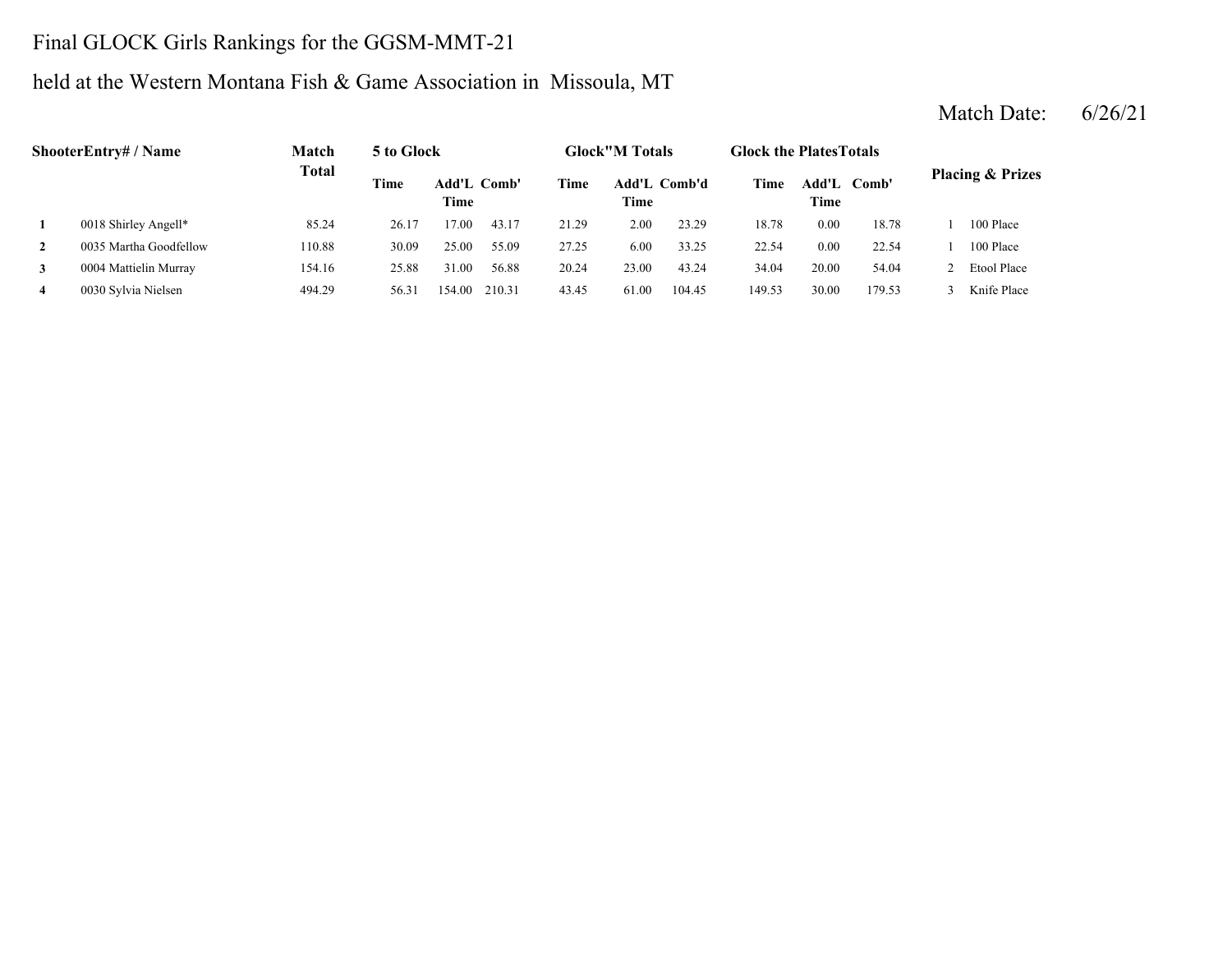### Final Pocket GLOCKS Rankings for the GGSM-MMT-21

### held at the Western Montana Fish & Game Association in Missoula, MT

|                | ShooterEntry# / Name   | Match        | 5 to Glock |                            |       |       | <b>Glock</b> "M Totals |       | <b>Glock the Plates Totals</b> |          |             |   |                             |
|----------------|------------------------|--------------|------------|----------------------------|-------|-------|------------------------|-------|--------------------------------|----------|-------------|---|-----------------------------|
|                |                        | <b>Total</b> | Time       | <b>Add'L Comb'</b><br>Time |       | Time  | Add'L Comb'd<br>Time   |       | Time                           | Time     | Add'L Comb' |   | <b>Placing &amp; Prizes</b> |
| 1              | 0014 Tom Angell*       | 46.63        | 14.92      | 2.00                       | 16.92 | 11.82 | 0.00                   | 11.82 | 17.89                          | 0.00     | 17.89       |   | 100 Place                   |
| $\overline{2}$ | 0022 Shawn Hartman*    | 58.85        | 13.00      | 8.00                       | 21.00 | 13.23 | 4.00                   | 17.23 | 20.62                          | 0.00     | 20.62       |   |                             |
| $\mathbf{3}$   | 0010 Richard Neher*    | 62.05        | 13.66      | 2.00                       | 15.66 | 11.69 | 2.00                   | 13.69 | 22.70                          | 10.00    | 32.70       |   |                             |
| $\overline{4}$ | 0017 Shirley Angell*   | 63.74        | 15.71      | 8.00                       | 23.71 | 14.78 | 2.00                   | 16.78 | 23.25                          | $0.00\,$ | 23.25       |   |                             |
| 5              | 0044 Pierce Gural      | 69.96        | 13.54      | 12.00                      | 25.54 | 10.58 | 5.00                   | 15.58 | 18.84                          | 10.00    | 28.84       |   | 100 Place                   |
| 6              | 0034 Martha Goodfellow | 80.12        | 15.94      | 9.00                       | 24.94 | 17.15 | 0.00                   | 17.15 | 28.03                          | 10.00    | 38.03       | 2 | Etool Place                 |
| $\overline{7}$ | 0043 Craig Gural       | 80.23        | 16.56      | 8.00                       | 24.56 | 14.66 | 7.00                   | 21.66 | 24.01                          | 10.00    | 34.01       | 3 | Knife Place                 |
| 8              | 0049 Dmitri Fomenko*   | 83.70        | 13.56      | 22.00                      | 35.56 | 11.88 | 8.00                   | 19.88 | 28.26                          | $0.00\,$ | 28.26       |   |                             |
| 9              | 0038 Scott Ferwerda*   | 88.35        | 11.04      | 9.00                       | 20.04 | 11.21 | 4.00                   | 15.21 | 23.10                          | 30.00    | 53.10       |   |                             |
| 10             | 0006 Steve Smith*      | 91.57        | 17.06      | 12.00                      | 29.06 | 15.18 | 3.00                   | 18.18 | 24.33                          | 20.00    | 44.33       |   |                             |
| 11             | 0028 Brian Bair        | 114.40       | 29.81      | 20.00                      | 49.81 | 26.13 | 6.00                   | 32.13 | 32.46                          | $0.00\,$ | 32.46       |   |                             |
| 12             | 0012 Neal Laser        | 133.65       | 20.01      | 10.00                      | 30.01 | 18.58 | 6.00                   | 24.58 | 39.06                          | 40.00    | 79.06       |   |                             |
| 13             | 0021 James Hanson      | 137.17       | 18.15      | 6.00                       | 24.15 | 14.90 | 1.00                   | 15.90 | 37.12                          | 60.00    | 97.12       |   |                             |
| 14             | 0050 Emilio Sanzano    | 189.35       | 20.49      | 19.00                      | 39.49 | 21.74 | 11.00                  | 32.74 | 47.12                          | 70.00    | 117.12      |   |                             |
| 15             | 0020 Don Tompkins      | 222.98       | 17.34      | 43.00                      | 60.34 | 19.18 | 5.00                   | 24.18 | 48.46                          | 90.00    | 138.46      |   |                             |
| 16             | 0024 Bruce Laser*      | 260.80       | 43.24      | 21.00                      | 64.24 | 47.25 | 14.00                  | 61.25 | 125.31                         | 10.00    | 135.31      |   |                             |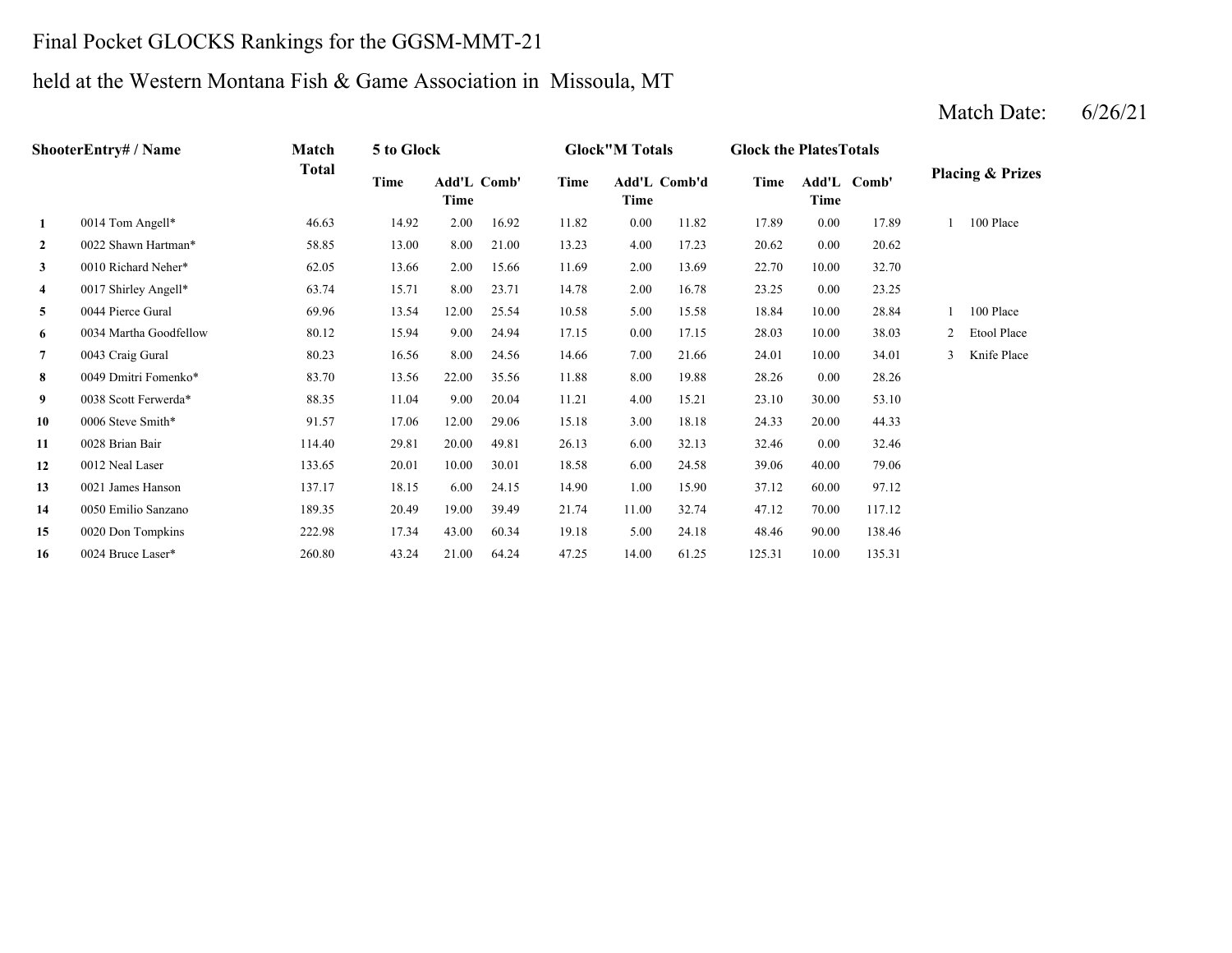### Final Stock MOS Rankings for the GGSM-MMT-21

### held at the Western Montana Fish & Game Association in Missoula, MT

### **2** 1.00 17.91 0023 Shawn Hartman\* 62.33 22.31 3.00 25.31 18.11 19.11 **3** 2.00 19.26 0015 Tom Angell\* 73.73 22.91 10.00 32.91 19.56 21.56 0.00 **4** 1.00 19.24 0040 James Franklin 75.58 25.46 5.00 30.46 24.88 25.88 0.00 19.24 **5** 2.00 25.09 0047 Forrest Rogers\* 82.83 32.90 4.00 36.90 18.84 20.84 0.00 **6** 12.00 19.50 0042 Jason Illing 96.39 23.99 21.00 44.99 19.90 31.90 0.00 **7** 7.00 24.15 0037 Joel Sylvester 108.92 32.31 20.00 52.31 25.46 32.46 **8** 21.00 23.69 0048 Gregory Sullivan 129.80 24.09 37.00 61.09 24.02 **9** 28.00 35.84 0032 Scott Bair 161.96 29.37 41.00 70.37 27.75 55.75 **10** 42.00 39.09 49.09 0002 Paul Murray 241.38 28.29 96.00 124.29 26.00 68.00 10.00 0.00 35.84 45.02 0.00 23.69 0.00 24.15 3 Knife Place 19.50 2 Etool Place 25.09 50 Random 1 100 Place 19.26 0.00 17.91 15.78 1 100 Place 24.28 15.45 6.00 21.45 15.78 0.00 **Add'L Comb'd Time Add'L Time Time Comb' 1**0011 Richard Neher\* 61.51 20.28 4.00 **ShooterEntry# / Name Match Total 5 to Glock Glock"M Totals Glock the PlatesTotals Placing & Prizes Time Add'L Time** Add'L Comb'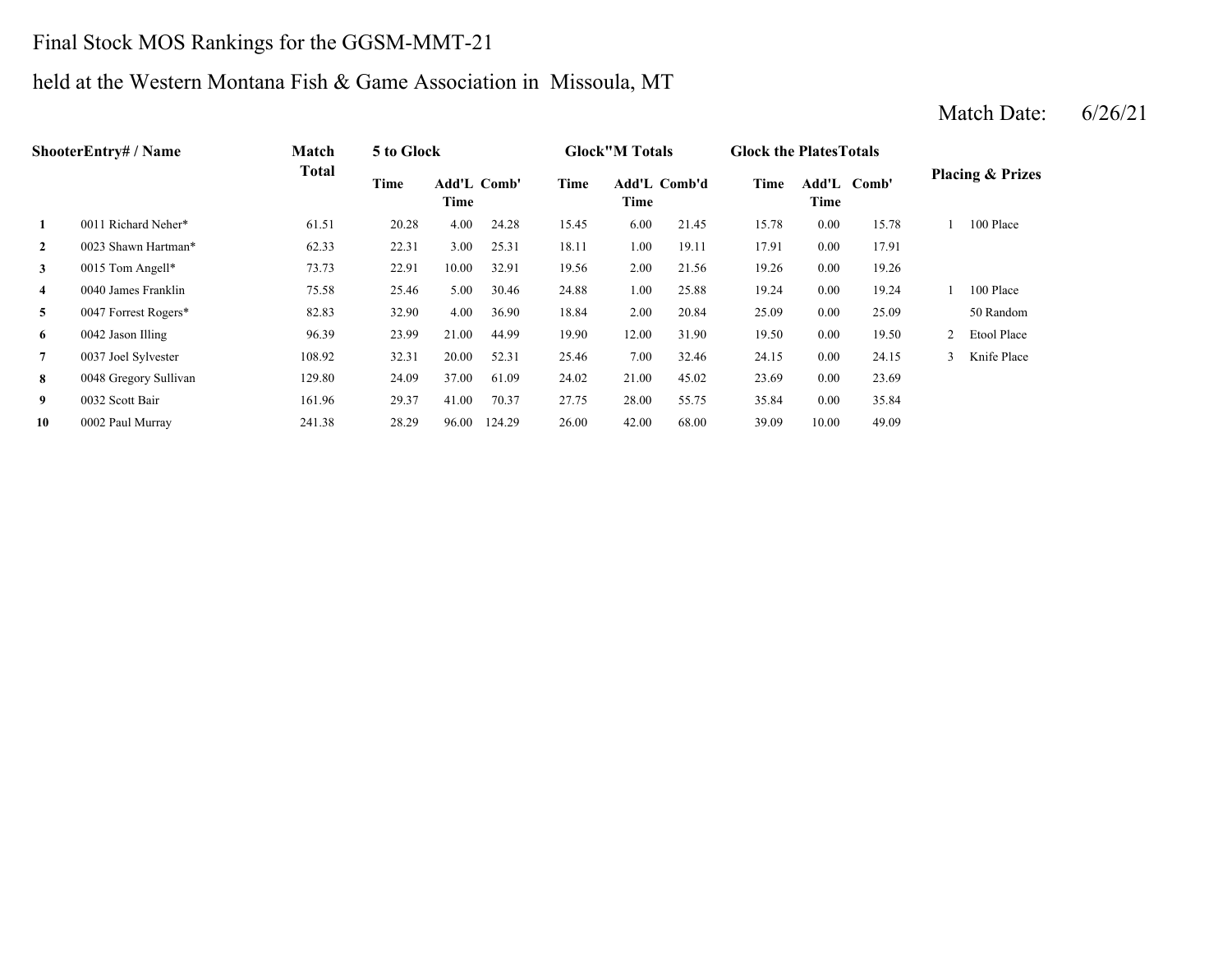Match Date:

**The following scores have not been included in the above results due to administrative issues or scoring errors Please call the GSSF office (770) 437-4718 as soon as possible for further clarification. Thank you.**

**Shooters who did not finish the match...**

**Shooters who did not show**

**0**

**7/26/2021 03:29:35 PM Missoula, MT**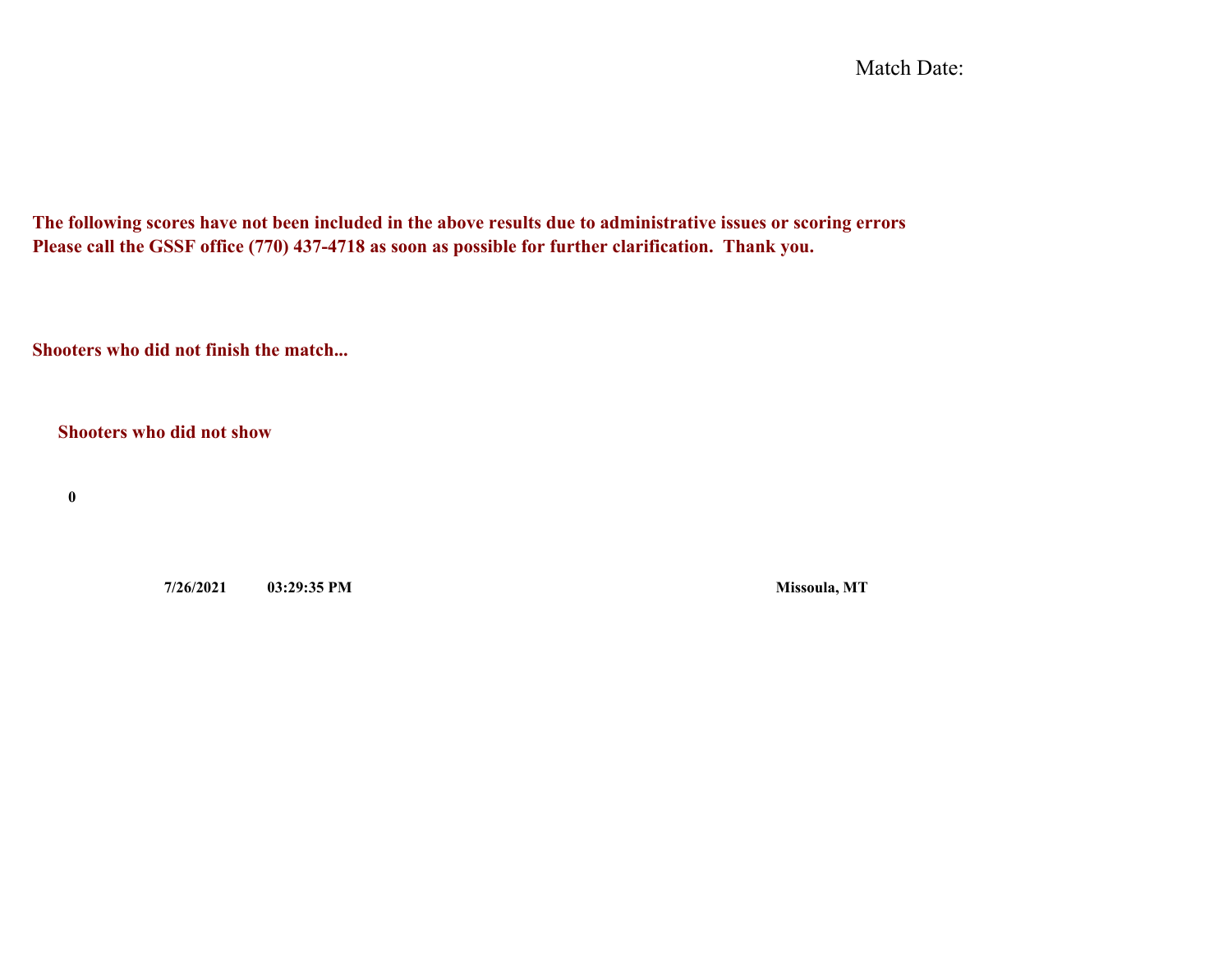### Final Civilian Rankings for the Montana GLOCK Classic XVI

|                | ShooterEntry# / Name    | Match        |       | 5 to Glock Totals    |              |       | <b>Glock</b> "M Totals |       | <b>Glock the Plates Totals</b> |                           |        |   |                             |                            |
|----------------|-------------------------|--------------|-------|----------------------|--------------|-------|------------------------|-------|--------------------------------|---------------------------|--------|---|-----------------------------|----------------------------|
|                |                         | <b>Total</b> | Time  | Add'L Comb'd<br>Time |              | Time  | Add'L Comb'd<br>Time   |       |                                | Time Add'L Comb'd<br>Time |        |   | <b>Placing &amp; Prizes</b> | <b>Categories</b>          |
| 1              | 0107 Pierce Gural       | 80.14        | 18.57 | 18.00                | 36.57        | 12.21 | 12.00                  | 24.21 | 19.36                          | 0.00                      | 19.36  |   | 1 \$190/210 Place           | Junior Male                |
| 1              |                         | 80.14        | 18.57 | 18.00                | 36.57        | 12.21 | 12.00                  | 24.21 | 19.36                          | 0.00                      | 19.36  |   | 75 Junior Male              | Junior Male                |
| $\overline{2}$ | 0117 Matthew Mungiole   | 80.61        | 21.97 | 13.00                | 34.97        | 18.42 | 7.00                   | 25.42 | 20.22                          | 0.00                      | 20.22  |   | 2 100 Place                 |                            |
| 3              | 0016 Jean Smith         | 99.13        | 26.60 | 16.00                | 42.60        | 21.92 | 6.00                   | 27.92 | 28.61                          | 0.00                      | 28.61  |   | 3 75 Place                  | Adult Female, Super Senior |
| $\mathbf{3}$   |                         | 99.13        | 26.60 | 16.00                | 42.60        | 21.92 | 6.00                   | 27.92 | 28.61                          | 0.00                      | 28.61  |   | 75 Adult Female             | Adult Female, Super Senior |
| $\mathbf{3}$   |                         | 99.13        | 26.60 | 16.00                | 42.60        | 21.92 | 6.00                   | 27.92 | 28.61                          | 0.00                      | 28.61  |   | 75 Super Senior             | Adult Female, Super Senior |
| 4              | 0097 James Franklin     | 101.30       | 25.30 | 14.00                | 39.30        | 25.10 | 12.00                  | 37.10 | 24.90                          | 0.00                      | 24.90  |   |                             |                            |
| 5              | 0083 Martha Goodfellow  | 101.95       | 29.23 | 21.00                | 50.23        | 27.05 | 1.00                   | 28.05 | 23.67                          | 0.00                      | 23.67  |   |                             | Adult Female, Super Senior |
| 6              | 0101 Bryce DeMers       | 104.46       | 23.30 | 33.00                | 56.30        | 16.31 | 6.00                   | 22.31 | 25.85                          | 0.00                      | 25.85  |   |                             |                            |
| 7              | 0084 Donald Goodfellow  | 104.56       | 31.01 | 5.00                 | 36.01        | 28.82 | 9.00                   | 37.82 | 30.73                          | 0.00                      | 30.73  |   |                             | Super Senior               |
| 8              | 0076 Devon Morton       | 111.02       | 24.58 | 13.00                | 37.58        | 19.40 | 30.00                  | 49.40 | 24.04                          | 0.00                      | 24.04  |   |                             |                            |
| 9              | 0105 Craig Gural        | 118.49       | 22.28 | 8.00                 | 30.28        | 17.83 | 7.00                   | 24.83 | 33.38                          | 30.00                     | 63.38  |   |                             |                            |
| 10             | 0073 Brian Bair         | 118.55       | 39.69 | 18.00                | 57.69        | 31.87 | 3.00                   | 34.87 | 25.99                          | 0.00                      | 25.99  |   |                             |                            |
| 11             | 0058 Keaton Reid        | 133.01       | 30.95 | 26.00                | 56.95        | 22.94 | 25.00                  | 47.94 | 28.12                          | 0.00                      | 28.12  |   |                             | Junior Male                |
| 12             | 0011 Louis Van Blarigan | 133.86       | 36.60 | 21.00                | 57.60        | 20.60 | 23.00                  | 43.60 | 32.66                          | 0.00                      | 32.66  |   |                             |                            |
| 13             | 0005 Paul Murray        | 141.92       | 24.84 | 57.00                | 81.84        | 21.47 | 11.00                  | 32.47 | 27.61                          | 0.00                      | 27.61  |   |                             |                            |
| 14             | 0001 Sean Boushie       | 143.37       | 19.31 | 51.00                | 70.31        | 21.06 | 17.00                  | 38.06 | 35.00                          | 0.00                      | 35.00  |   |                             |                            |
| 15             | 0086 Gene Robinson      | 145.10       | 38.60 | 36.00                | 74.60        | 31.01 | 6.00                   | 37.01 | 33.49                          | 0.00                      | 33.49  |   |                             |                            |
| 16             | 0039 Neal Laser         | 145.67       | 34.75 | 38.00                | 72.75        | 31.14 | 15.00                  | 46.14 | 26.78                          | 0.00                      | 26.78  |   | 75 Senior                   | Senior                     |
| 17             | 0109 Randy Stemple      | 150.51       | 17.97 | 18.00                | 35.97        | 12.35 | 70.00                  | 82.35 | 32.19                          | 0.00                      | 32.19  | 4 | Pistol Membership Pro       |                            |
| 18             | 0071 Bruce Smetana      | 151.50       | 28.97 | 44.00                | 72.97        | 20.17 | 18.00                  | 38.17 | 30.36                          | 10.00                     | 40.36  |   |                             | Senior                     |
| 19             | 0070 Elissa Stagg       | 157.53       | 35.51 | 34.00                | 69.51        | 29.53 | 16.00                  | 45.53 | 42.49                          | 0.00                      | 42.49  |   |                             | <b>Adult Female</b>        |
| 20             | 0056 Steven Reid        | 157.64       | 42.82 | 31.00                | 73.82        | 41.27 | 5.00                   | 46.27 | 37.55                          | 0.00                      | 37.55  |   |                             |                            |
| 21             | 0052 James Hanson       | 159.01       | 24.60 | 42.00                | 66.60        | 20.47 | 27.00                  | 47.47 | 34.94                          | 10.00                     | 44.94  |   |                             |                            |
| 22             | 0007 Mattielin Murray   | 161.97       | 22.58 | 58.00                | 80.58        | 25.87 | 11.00                  | 36.87 | 44.52                          | 0.00                      | 44.52  |   | 75 Junior Female            | Junior Female              |
| 23             | 0079 Jim Clark          | 175.05       | 30.15 | 38.00                | 68.15        | 26.06 | 45.00                  | 71.06 | 35.84                          | 0.00                      | 35.84  |   |                             |                            |
| 24             | 0010 Matthew Welch      | 176.09       | 40.22 | 36.00                | 76.22        | 32.49 | 8.00                   | 40.49 | 49.38                          | 10.00                     | 59.38  |   |                             |                            |
| 25             | 0081 Bruno Friia        | 184.35       | 31.20 | 62.00                | 93.20        | 27.38 | 30.00                  | 57.38 | 33.77                          | 0.00                      | 33.77  |   |                             | Super Senior               |
| 26             | 0034 Bonnie Saxton      | 188.21       | 17.57 | 36.00                | 53.57        | 16.66 | 33.00                  | 49.66 | 44.98                          | 40.00                     | 84.98  |   |                             | <b>Adult Female</b>        |
| 27             | 0003 Dan Briggs         | 211.64       | 37.15 | 27.00                | 64.15        | 24.61 | 13.00                  | 37.61 | 39.88                          | 70.00                     | 109.88 |   |                             | Super Senior               |
| 28             | 0103 Jordan DeMers      | 233.13       | 23.94 | 74.00                | 97.94        | 26.36 | 51.00                  | 77.36 | 37.83                          | 20.00                     | 57.83  |   |                             | Junior Male                |
| 29             | 0035 Craig Weber        | 236.17       | 30.13 | 85.00                | 115.13       | 26.66 | 26.00                  | 52.66 | 38.38                          | 30.00                     | 68.38  |   | 50 Random                   |                            |
| 30             | 0062 Caleb Ravitch      | 237.54       | 30.65 | 74.00                | 104.65       | 21.11 | 41.00                  | 62.11 | 40.78                          | 30.00                     | 70.78  |   |                             | Junior Male                |
| 31             | 0123 Emilio Sanzano     | 347.56       | 34.62 |                      | 80.00 114.62 | 29.35 | 25.00                  | 54.35 | 78.59                          | 100.00                    | 178.59 |   |                             |                            |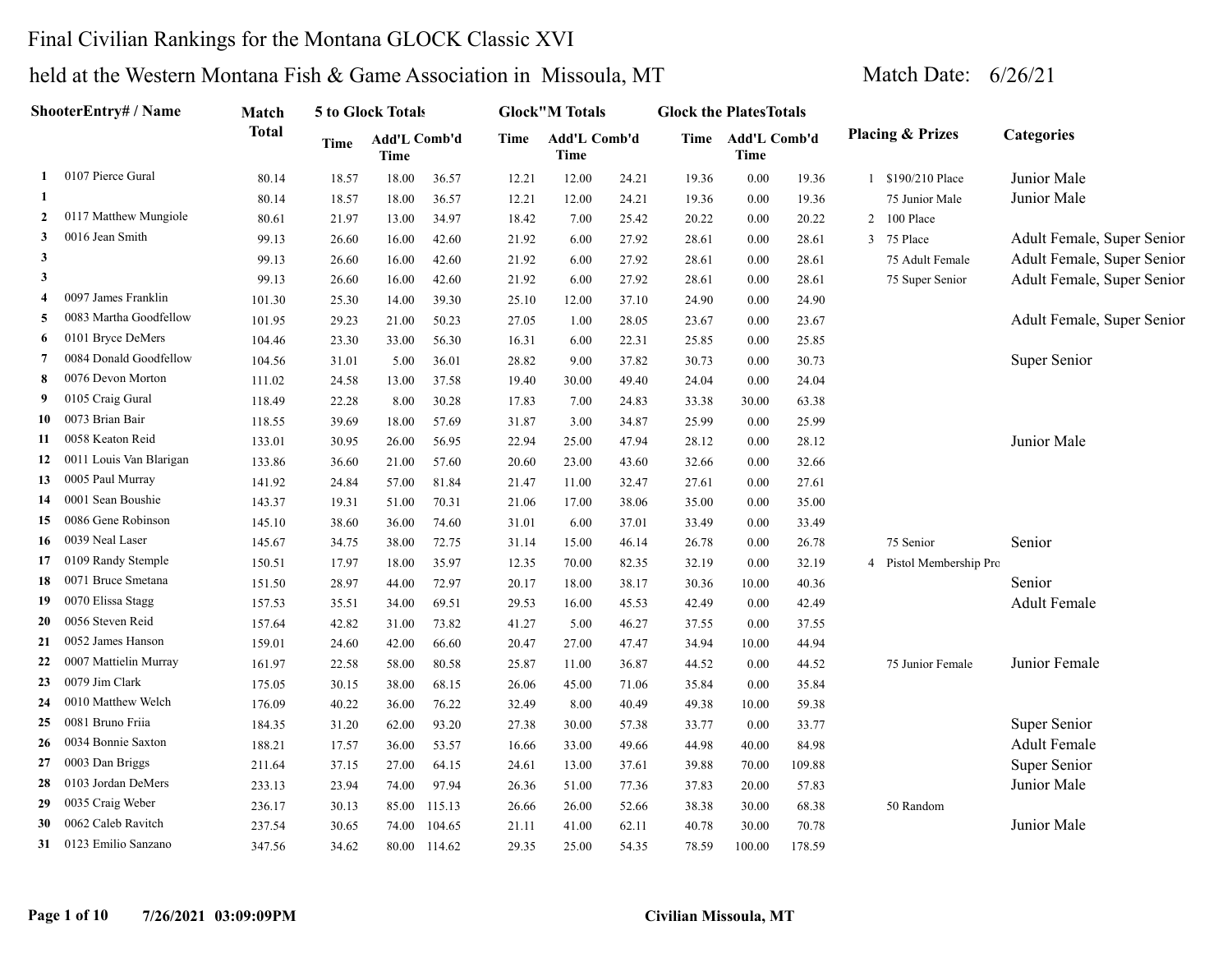### Final Competition Rankings for the Montana GLOCK Classic XVI

|    | ShooterEntry# / Name   | Match        |             | <b>5 to Glock Totals</b>    |        |       | <b>Glock</b> "M Totals      |       | <b>Glock the Plates Totals</b> |                             |       |              |                             |
|----|------------------------|--------------|-------------|-----------------------------|--------|-------|-----------------------------|-------|--------------------------------|-----------------------------|-------|--------------|-----------------------------|
|    |                        | <b>Total</b> | <b>Time</b> | Add'L Comb'd<br><b>Time</b> |        | Time  | Add'L Comb'd<br><b>Time</b> |       | Time                           | Add'L Comb'd<br><b>Time</b> |       |              | <b>Placing &amp; Prizes</b> |
| 1  | 0030 Richard Neher*    | 59.05        | 20.03       | 7.00                        | 27.03  | 15.08 | 3.00                        | 18.08 | 13.94                          | 0.00                        | 13.94 |              | 1 100 Place                 |
| 2  | 0025 Jay Welch*        | 62.31        | 20.49       | 6.00                        | 26.49  | 15.80 | 4.00                        | 19.80 | 16.02                          | 0.00                        | 16.02 |              |                             |
| 3  | 0043 Tom Angell*       | 65.03        | 22.69       | 2.00                        | 24.69  | 18.74 | 5.00                        | 23.74 | 16.60                          | 0.00                        | 16.60 |              |                             |
| 4  | 0118 Matthew Mungiole  | 70.68        | 22.51       | 7.00                        | 29.51  | 16.70 | 3.00                        | 19.70 | 21.47                          | 0.00                        | 21.47 |              | 1 Pistol Place              |
| 5  | 0066 Luke Ravitch*     | 71.67        | 25.11       | 7.00                        | 32.11  | 18.38 | 1.00                        | 19.38 | 20.18                          | 0.00                        | 20.18 |              |                             |
| 6  | 0013 Steve Smith*      | 73.73        | 22.44       | 9.00                        | 31.44  | 18.57 | 5.00                        | 23.57 | 18.72                          | 0.00                        | 18.72 |              |                             |
| 7  | 0089 Scott Ferwerda*   | 78.25        | 17.05       | 19.00                       | 36.05  | 15.07 | 8.00                        | 23.07 | 19.13                          | 0.00                        | 19.13 |              |                             |
| 8  | 0077 Devon Morton      | 85.26        | 18.32       | 21.00                       | 39.32  | 17.36 | 6.00                        | 23.36 | 22.58                          | 0.00                        | 22.58 |              | 2 75 Place                  |
| 9  | 0112 Forrest Rogers*   | 88.32        | 25.38       | 12.00                       | 37.38  | 18.89 | 10.00                       | 28.89 | 22.05                          | 0.00                        | 22.05 |              |                             |
| 10 | 0106 Craig Gural       | 95.66        | 22.81       | 19.00                       | 41.81  | 17.83 | 14.00                       | 31.83 | 22.02                          | 0.00                        | 22.02 | $\mathbf{3}$ | Etool Place                 |
| 11 | 0098 James Franklin    | 98.27        | 26.66       | 18.00                       | 44.66  | 24.59 | 5.00                        | 29.59 | 24.02                          | 0.00                        | 24.02 |              | 50 Random                   |
| 12 | 0017 Jean Smith        | 114.46       | 24.41       | 37.00                       | 61.41  | 22.01 | 8.00                        | 30.01 | 23.04                          | 0.00                        | 23.04 |              |                             |
| 13 | 0074 Brian Bair        | 116.24       | 36.01       | 14.00                       | 50.01  | 31.73 | 4.00                        | 35.73 | 30.50                          | 0.00                        | 30.50 |              |                             |
| 14 | 0004 Dan Briggs        | 117.64       | 34.70       | 23.00                       | 57.70  | 26.29 | 9.00                        | 35.29 | 24.65                          | 0.00                        | 24.65 |              |                             |
| 15 | 0124 Randy Stemple     | 128.20       | 25.87       | 22.00                       | 47.87  | 13.96 | 40.00                       | 53.96 | 26.37                          | 0.00                        | 26.37 |              |                             |
| 16 | 0006 Paul Murray       | 129.69       | 22.51       | 48.00                       | 70.51  | 22.42 | 10.00                       | 32.42 | 26.76                          | 0.00                        | 26.76 |              |                             |
| 17 | 0095 Burton Smith*     | 131.86       | 16.00       | 54.00                       | 70.00  | 13.84 | 25.00                       | 38.84 | 23.02                          | 0.00                        | 23.02 |              |                             |
| 18 | 0060 Keaton Reid       | 133.83       | 29.70       | 25.00                       | 54.70  | 21.74 | 27.00                       | 48.74 | 30.39                          | 0.00                        | 30.39 |              |                             |
| 19 | 0051 Don Tompkins      | 134.23       | 28.04       | 27.00                       | 55.04  | 26.35 | 9.00                        | 35.35 | 43.84                          | 0.00                        | 43.84 |              |                             |
| 20 | 0008 Mattielin Murray  | 139.31       | 26.64       | 34.00                       | 60.64  | 19.63 | 7.00                        | 26.63 | 42.04                          | 10.00                       | 52.04 |              | 2 year membership ren       |
| 21 | 0085 Laramie Wolverton | 158.57       | 23.82       | 53.00                       | 76.82  | 23.37 | 28.00                       | 51.37 | 30.38                          | 0.00                        | 30.38 |              |                             |
| 22 | 0057 Steven Reid       | 181.49       | 45.43       | 41.00                       | 86.43  | 37.23 | 16.00                       | 53.23 | 41.83                          | 0.00                        | 41.83 |              |                             |
| 23 | 0082 Scott Bair        | 196.64       | 28.06       | 79.00                       | 107.06 | 28.51 | 21.00                       | 49.51 | 40.07                          | 0.00                        | 40.07 |              |                             |
| 24 | 0080 Jim Clark         | 210.64       | 30.29       | 52.00                       | 82.29  | 23.07 | 30.00                       | 53.07 | 45.28                          | 30.00                       | 75.28 |              |                             |
| 25 | 0116 Arlyn Jorgenson   | 212.54       | 25.17       | 56.00                       | 81.17  | 23.39 | 23.00                       | 46.39 | 44.98                          | 40.00                       | 84.98 |              |                             |
| 26 | 0110 Travis Deaton     | 328.92       | 26.10       | 155.00                      | 181.10 | 16.67 | 58.00                       | 74.67 | 43.15                          | 30.00                       | 73.15 |              |                             |
|    |                        |              |             |                             |        |       |                             |       |                                |                             |       |              |                             |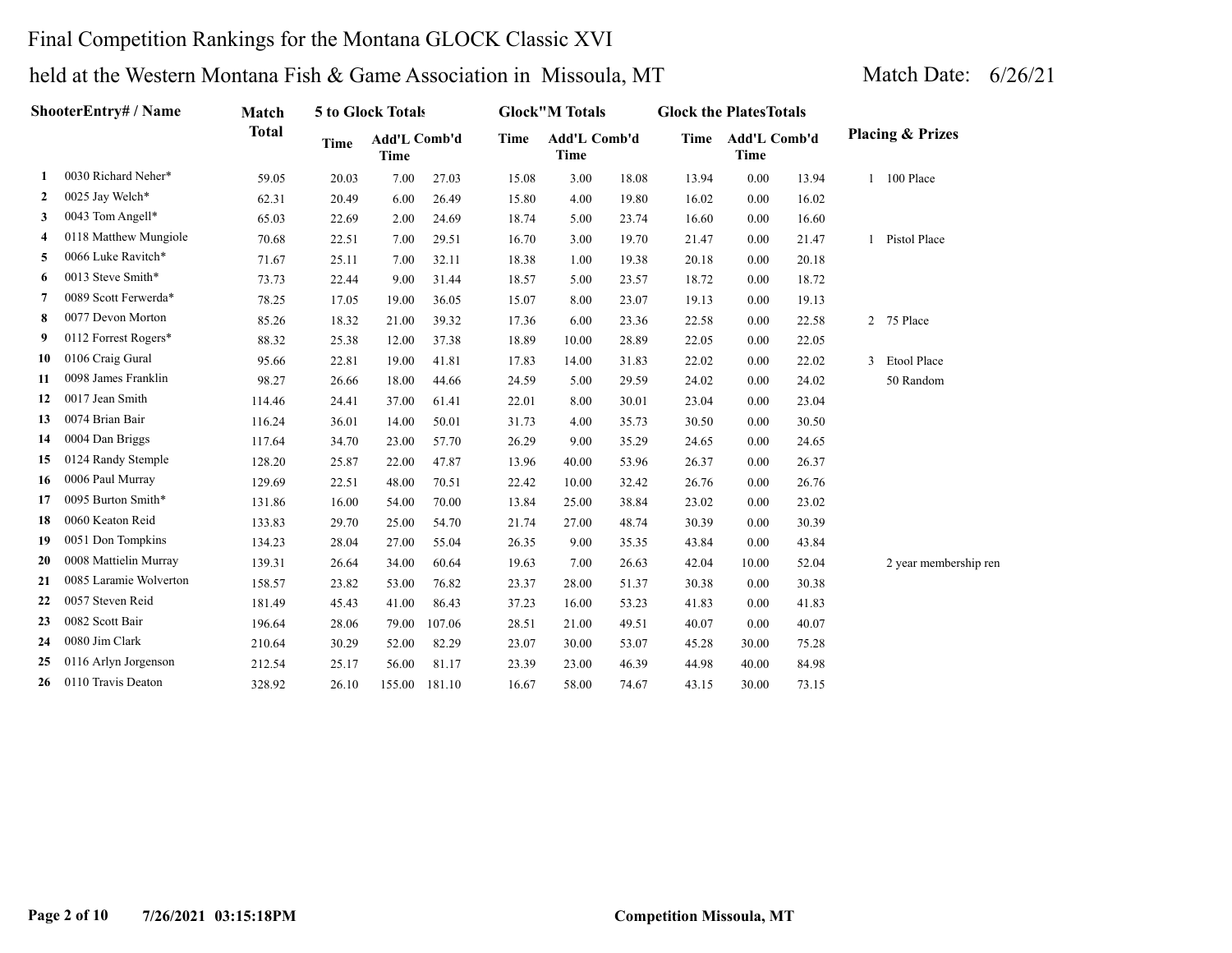### Final Guardian Rankings for the Montana GLOCK Classic XVI

| ShooterEntry# / Name | Match        |             | 5 to Glock Totals    |       |             | <b>Glock"M Totals</b>              |       | <b>Glock the PlatesTotals</b> |                             |       |                             |                   |
|----------------------|--------------|-------------|----------------------|-------|-------------|------------------------------------|-------|-------------------------------|-----------------------------|-------|-----------------------------|-------------------|
|                      | <b>Total</b> | <b>Time</b> | Add'L Comb'd<br>Time |       | <b>Time</b> | <b>Add'L Comb'd</b><br><b>Time</b> |       | Time                          | <b>Add'L Comb'd</b><br>Time |       | <b>Placing &amp; Prizes</b> | <b>Categories</b> |
| 0049 Don Tompkins    | 161.75       | 29.99       | 20.00                | 49.99 | 28.47       | 17.00                              | 45.47 | 56.29                         | 10.00                       | 66.29 | 100 Place                   | Super Senior      |
|                      | 161.75       | 29.99       | 20.00                | 49.99 | 28.47       | 17.00                              | 45.47 | 56.29                         | 10.00                       | 66.29 | 75 Super Senior             | Super Senior      |
| 0009 Scott Bair      | 183.95       | 32.70       | 43.00                | 75.70 | 28.63       | 24.00                              | 52.63 | 55.62                         | 0.00                        | 55.62 | 2 Etool Place               | Super Senior      |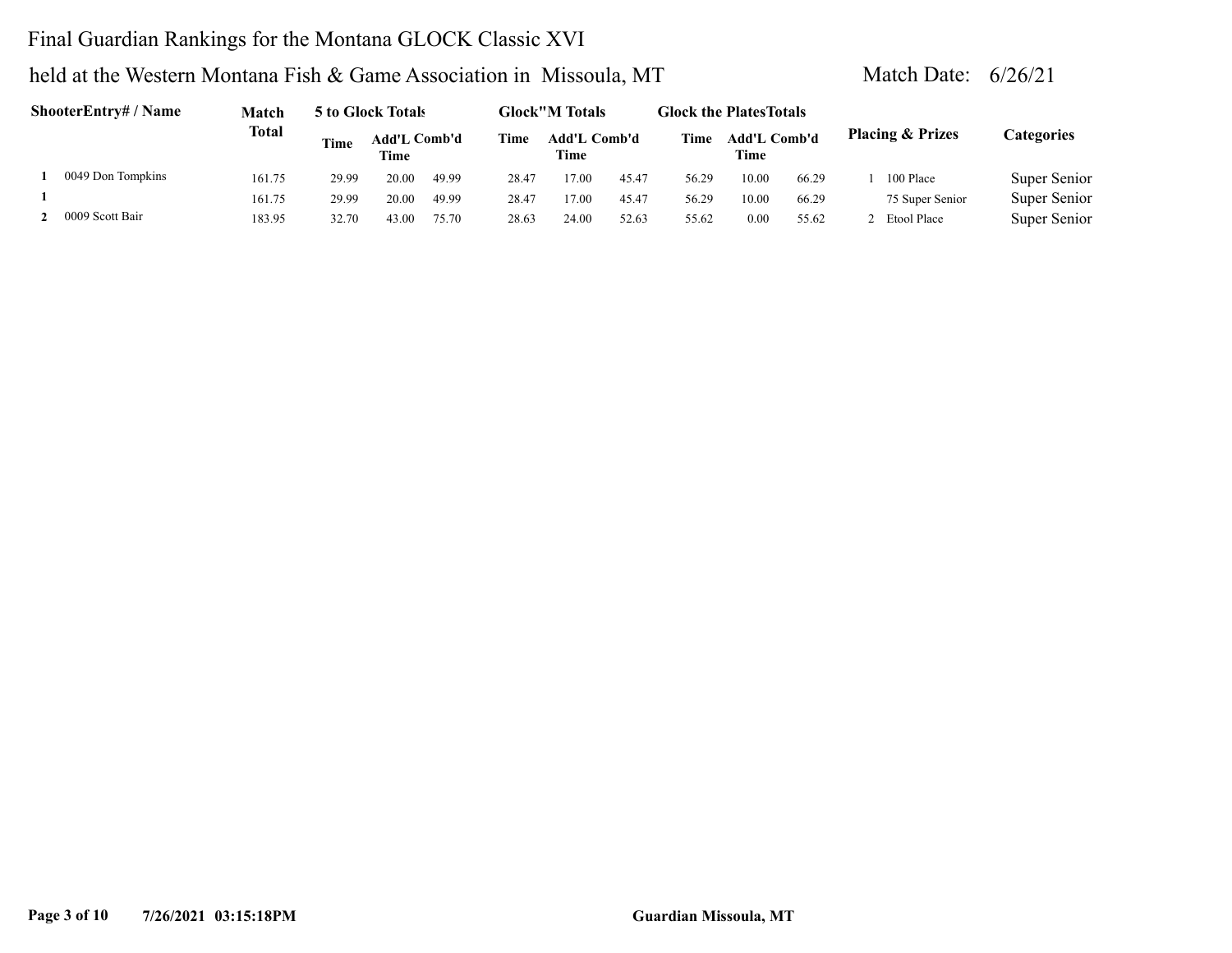### Final Heavy Metal Rankings for the Montana GLOCK Classic XVI

| <b>ShooterEntry# / Name</b> | <b>Match</b>         |        | 5 to Glock Totals |                      |        | <b>Glock</b> "M Totals |                      | <b>Glock the Plates Totals</b> |       |                      |        |                             |
|-----------------------------|----------------------|--------|-------------------|----------------------|--------|------------------------|----------------------|--------------------------------|-------|----------------------|--------|-----------------------------|
|                             |                      | Total  | <b>Time</b>       | Add'L Comb'd<br>Time |        | Time                   | Add'L Comb'd<br>Time |                                | Time  | Add'L Comb'd<br>Time |        | <b>Placing &amp; Prizes</b> |
|                             | 0033 Richard Neher*  | 64.97  | 20.90             | 6.00                 | 26.90  | 16.34                  | 9.00                 | 25.34                          | 12.73 | 0.00                 | 12.73  | 100 Place                   |
| $\mathbf{2}$                | 0046 Tom Angell*     | 74.52  | 23.09             | 11.00                | 34.09  | 19.17                  | 1.00                 | 20.17                          | 20.26 | 0.00                 | 20.26  |                             |
| 3                           | 0096 Burton Smith*   | 76.25  | 17.20             | 17.00                | 34.20  | 14.16                  | 11.00                | 25.16                          | 16.89 | 0.00                 | 16.89  |                             |
| $\overline{4}$              | 0092 Scott Ferwerda* | 92.73  | 16.68             | 29.00                | 45.68  | 15.57                  | 9.00                 | 24.57                          | 22.48 | 0.00                 | 22.48  |                             |
| 5.                          | 0121 Dmitri Fomenko* | 104.32 | 27.98             | 14.00                | 41.98  | 21.98                  | 12.00                | 33.98                          | 28.36 | 0.00                 | 28.36  |                             |
| 6                           | 0069 Luke Ravitch*   | 118.29 | 26.18             | 40.00                | 66.18  | 19.50                  | 11.00                | 30.50                          | 21.61 | 0.00                 | 21.61  |                             |
|                             | 0072 Bruce Smetana   | 149.94 | 33.24             | 45.00                | 78.24  | 21.92                  | 19.00                | 40.92                          | 30.78 | 0.00                 | 30.78  | 100 Place                   |
| 8                           | 0104 Jordan DeMers   | 357.35 | 33.51             | 92.00                | 125.51 | 32.76                  | 72.00                | 104.76                         | 57.08 | 70.00                | 127.08 | 2 Etool Place               |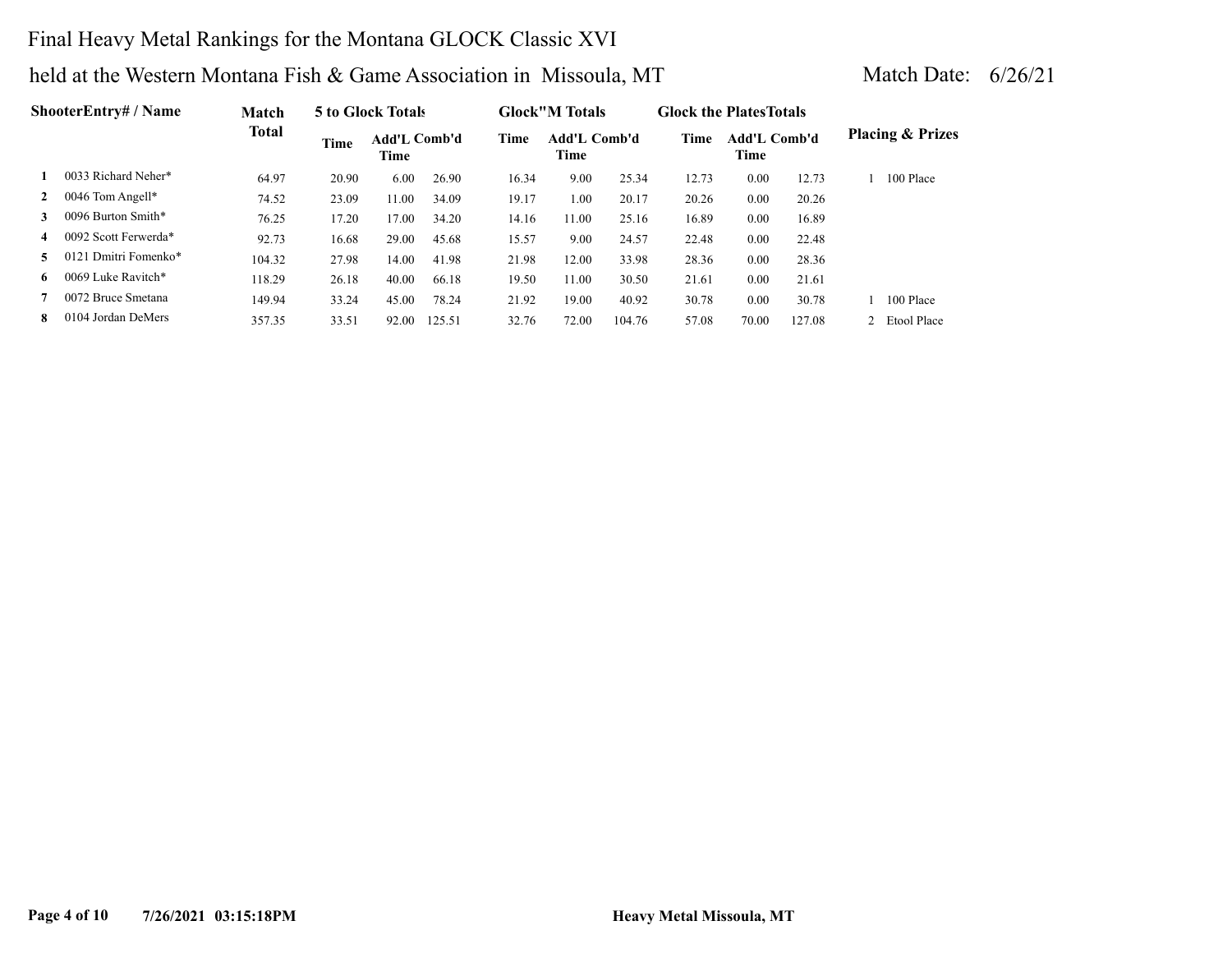### Final Major Sub Rankings for the Montana GLOCK Classic XVI

|                | ShooterEntry# / Name | <b>Match</b> |       | 5 to Glock Totals    |       |       | <b>Glock</b> "M Totals |       | <b>Glock the Plates Totals</b> |                             |        |                             |
|----------------|----------------------|--------------|-------|----------------------|-------|-------|------------------------|-------|--------------------------------|-----------------------------|--------|-----------------------------|
|                |                      | Total        | Time  | Add'L Comb'd<br>Time |       | Time  | Add'L Comb'd<br>Time   |       | Time                           | <b>Add'L Comb'd</b><br>Time |        | <b>Placing &amp; Prizes</b> |
|                | 0088 Scott Ferwerda* | 50.94        | 10.88 | 8.00                 | 18.88 | 10.74 | 3.00                   | 13.74 | 18.32                          | 0.00                        | 18.32  | 100 Place                   |
| $\mathbf{2}$   | 0029 Richard Neher*  | 54.04        | 13.23 | 2.00                 | 15.23 | 12.25 | 4.00                   | 16.25 | 22.56                          | 0.00                        | 22.56  |                             |
| 3              | 0024 Jay Welch*      | 58.17        | 13.75 | 3.00                 | 16.75 | 11.15 | 0.00                   | 11.15 | 20.27                          | 10.00                       | 30.27  |                             |
| $\overline{4}$ | 0042 Tom Angell*     | 59.09        | 14.06 | 10.00                | 24.06 | 12.55 | 2.00                   | 14.55 | 20.48                          | 0.00                        | 20.48  |                             |
| 5.             | 0012 Steve Smith*    | 64.45        | 16.30 | 0.00                 | 16.30 | 13.58 | 2.00                   | 15.58 | 22.57                          | 10.00                       | 32.57  |                             |
| 6              | 0065 Luke Ravitch*   | 68.19        | 13.62 | 8.00                 | 21.62 | 12.01 | 4.00                   | 16.01 | 20.56                          | 10.00                       | 30.56  |                             |
|                | 0111 Forrest Rogers* | 71.63        | 13.62 | 10.00                | 23.62 | 13.88 | 7.00                   | 20.88 | 27.13                          | 0.00                        | 27.13  |                             |
| 8              | 0120 Dmitri Fomenko* | 72.36        | 13.35 | 12.00                | 25.35 | 12.91 | 11.00                  | 23.91 | 23.10                          | 0.00                        | 23.10  |                             |
| 9              | 0094 Burton Smith*   | 94.68        | 11.54 | 25.00                | 36.54 | 13.48 | 12.00                  | 25.48 | 22.66                          | 10.00                       | 32.66  |                             |
| 10             | 0102 Bryce DeMers    | 102.80       | 13.77 | 14.00                | 27.77 | 10.66 | 5.00                   | 15.66 | 19.37                          | 40.00                       | 59.37  | 100 Place                   |
| 11             | 0053 James Hanson    | 183.01       | 15.46 | 31.00                | 46.46 | 17.73 | 16.00                  | 33.73 | 32.82                          | 70.00                       | 102.82 | 2 Etool Place               |
| 12             | 0050 Don Tompkins    | 183.33       | 18.48 | 47.00                | 65.48 | 24.72 | 11.00                  | 35.72 | 42.13                          | 40.00                       | 82.13  | 3 Knife Place               |
| 13             | 0021 Gene Robinson   | 198.43       | 24.18 | 26.00                | 50.18 | 25.77 | 17.00                  | 42.77 | 55.48                          | 50.00                       | 105.48 |                             |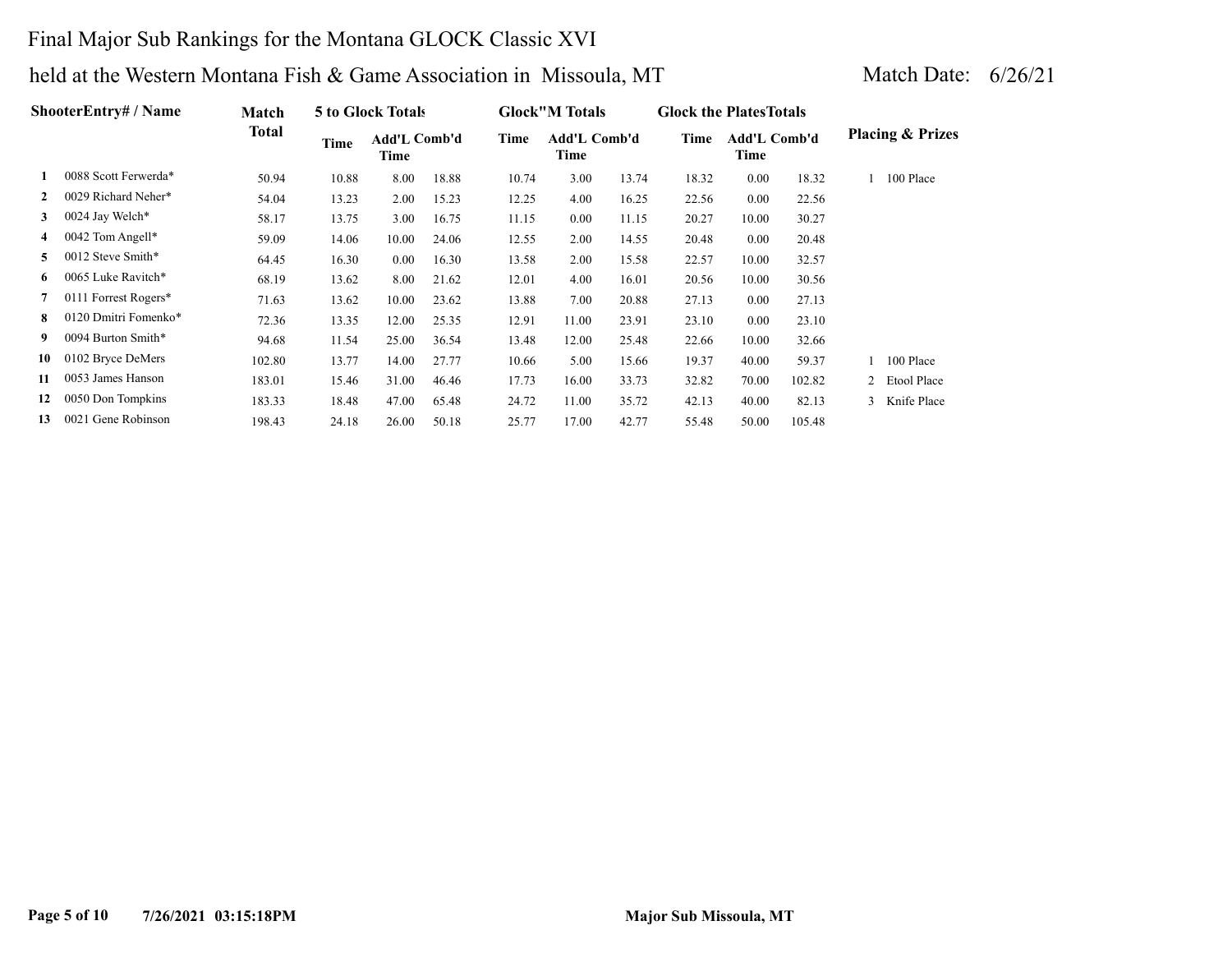### Final Master Stock Rankings for the Montana GLOCK Classic XVI

|              | <b>ShooterEntrv# / Name</b> | <b>Match</b> |             | 5 to Glock Totals    |       |       | <b>Glock</b> "M Totals |       | <b>Glock the Plates Totals</b> |                      |       |                             |
|--------------|-----------------------------|--------------|-------------|----------------------|-------|-------|------------------------|-------|--------------------------------|----------------------|-------|-----------------------------|
|              |                             | <b>Total</b> | <b>Time</b> | Add'L Comb'd<br>Time |       | Time  | Add'L Comb'd<br>Time   |       | Time                           | Add'L Comb'd<br>Time |       | <b>Placing &amp; Prizes</b> |
| 1            | 0027 Jay Welch*             | 55.45        | 19.17       | 3.00                 | 22.17 | 16.66 | 2.00                   | 18.66 | 14.62                          | 0.00                 | 14.62 | Pistol MatchMeister         |
| $\mathbf{2}$ | 0045 Tom Angell*            | 64.56        | 22.87       | 6.00                 | 28.87 | 18.68 | 1.00                   | 19.68 | 16.01                          | 0.00                 | 16.01 | 100 Place                   |
| 3            | 0032 Richard Neher*         | 68.89        | 19.43       | 11.00                | 30.43 | 15.12 | 4.00                   | 19.12 | 19.34                          | 0.00                 | 19.34 | 2 Etool Place               |
| 4            | 0015 Steve Smith*           | 70.82        | 22.23       | 5.00                 | 27.23 | 18.82 | 4.00                   | 22.82 | 20.77                          | 0.00                 | 20.77 | 3 Knife Place               |
| 5            | 0048 Shirley Angell*        | 87.19        | 24.26       | 13.00                | 37.26 | 21.01 | 10.00                  | 31.01 | 18.92                          | 0.00                 | 18.92 |                             |
| 6            | 0091 Scott Ferwerda*        | 90.69        | 16.86       | 27.00                | 43.86 | 15.70 | 9.00                   | 24.70 | 22.13                          | 0.00                 | 22.13 |                             |
| 7            | 0068 Luke Ravitch*          | 92.17        | 26.09       | 20.00                | 46.09 | 19.19 | 12.00                  | 31.19 | 14.89                          | 0.00                 | 14.89 |                             |
| 8            | 0113 Forrest Rogers*        | 110.89       | 23.17       | 35.00                | 58.17 | 20.70 | 4.00                   | 24.70 | 28.02                          | 0.00                 | 28.02 |                             |
| 9.           | 0075 Brian Bair             | 122.13       | 39.57       | 17.00                | 56.57 | 32.78 | 5.00                   | 37.78 | 27.78                          | 0.00                 | 27.78 |                             |
| 10           | 0019 Jean Smith             | 137.35       | 23.49       | 26.00                | 49.49 | 24.29 | 22.00                  | 46.29 | 31.57                          | 10.00                | 41.57 |                             |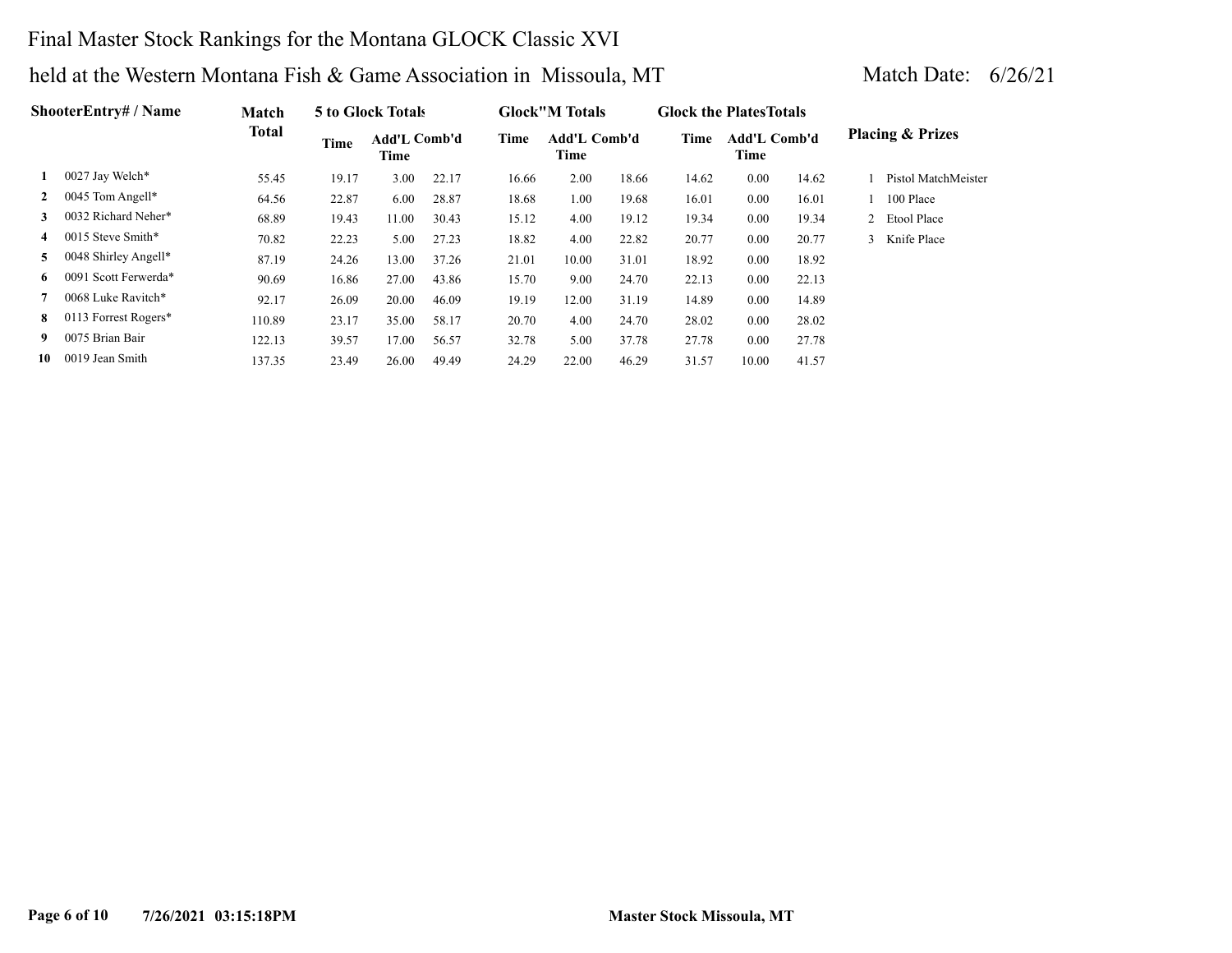### Final SubCompact Rankings for the Montana GLOCK Classic XVI

|                   | ShooterEntry# / Name  | Match  |       | 5 to Glock Totals    |        |       | <b>Glock</b> "M Totals |       | <b>Glock the Plates Totals</b> |                      |        |                |                             |
|-------------------|-----------------------|--------|-------|----------------------|--------|-------|------------------------|-------|--------------------------------|----------------------|--------|----------------|-----------------------------|
|                   |                       | Total  | Time  | Add'L Comb'd<br>Time |        | Time  | Add'L Comb'd<br>Time   |       | Time                           | Add'L Comb'd<br>Time |        |                | <b>Placing &amp; Prizes</b> |
|                   | 0028 Richard Neher*   | 65.62  | 19.36 | 10.00                | 29.36  | 14.63 | 4.00                   | 18.63 | 17.63                          | 0.00                 | 17.63  |                | 100 Place                   |
| $\mathbf{2}$      | 0023 Jay Welch*       | 69.26  | 20.39 | 15.00                | 35.39  | 15.59 | 1.00                   | 16.59 | 17.28                          | 0.00                 | 17.28  |                |                             |
| 3                 | 0041 Tom Angell*      | 70.95  | 26.00 | 8.00                 | 34.00  | 18.31 | 3.00                   | 21.31 | 15.64                          | 0.00                 | 15.64  |                |                             |
| 4                 | 0054 Shawn Hartman*   | 84.48  | 24.33 | 12.00                | 36.33  | 18.84 | 7.00                   | 25.84 | 22.31                          | 0.00                 | 22.31  |                |                             |
| 5.                | 0087 Scott Ferwerda*  | 93.98  | 16.42 | 21.00                | 37.42  | 15.39 | 18.00                  | 33.39 | 23.17                          | 0.00                 | 23.17  |                |                             |
| 6                 | 0064 Luke Ravitch*    | 100.65 | 26.95 | 21.00                | 47.95  | 19.06 | 2.00                   | 21.06 | 31.64                          | $0.00\,$             | 31.64  |                |                             |
|                   | 0002 Sean Boushie     | 114.68 | 17.12 | 29.00                | 46.12  | 20.16 | 20.00                  | 40.16 | 28.40                          | $0.00\,$             | 28.40  |                | 100 Place                   |
| 8                 | 0119 Dmitri Fomenko*  | 119.81 | 22.77 | 45.00                | 67.77  | 21.84 | 7.00                   | 28.84 | 23.20                          | 0.00                 | 23.20  |                |                             |
| 9.                | 0093 Burton Smith*    | 124.73 | 18.15 | 52.00                | 70.15  | 14.80 | 13.00                  | 27.80 | 26.78                          | 0.00                 | 26.78  |                |                             |
| 10                | 0059 Keaton Reid      | 140.18 | 37.00 | 12.00                | 49.00  | 22.30 | 36.00                  | 58.30 | 32.88                          | 0.00                 | 32.88  | $\overline{2}$ | Etool Place                 |
| 11                | 0036 Craig Weber      | 144.65 | 30.35 | 46.00                | 76.35  | 20.23 | 20.00                  | 40.23 | 28.07                          | 0.00                 | 28.07  | 3              | Knife Place                 |
| $12 \ \mathrm{ }$ | 0040 Neal Laser       | 147.64 | 39.02 | 20.00                | 59.02  | 29.77 | 8.00                   | 37.77 | 40.85                          | 10.00                | 50.85  |                |                             |
| 13                | 0020 Gene Robinson    | 179.50 | 37.95 | 63.00                | 100.95 | 34.06 | 3.00                   | 37.06 | 41.49                          | 0.00                 | 41.49  |                |                             |
| 14                | 0114 Gregory Sullivan | 219.01 | 26.25 | 24.00                | 50.25  | 24.97 | 18.00                  | 42.97 | 45.79                          | 80.00                | 125.79 |                |                             |
| 15                | 0063 Caleb Ravitch    | 266.27 | 28.42 | 87.00                | 115.42 | 21.72 | 40.00                  | 61.72 | 49.13                          | 40.00                | 89.13  |                |                             |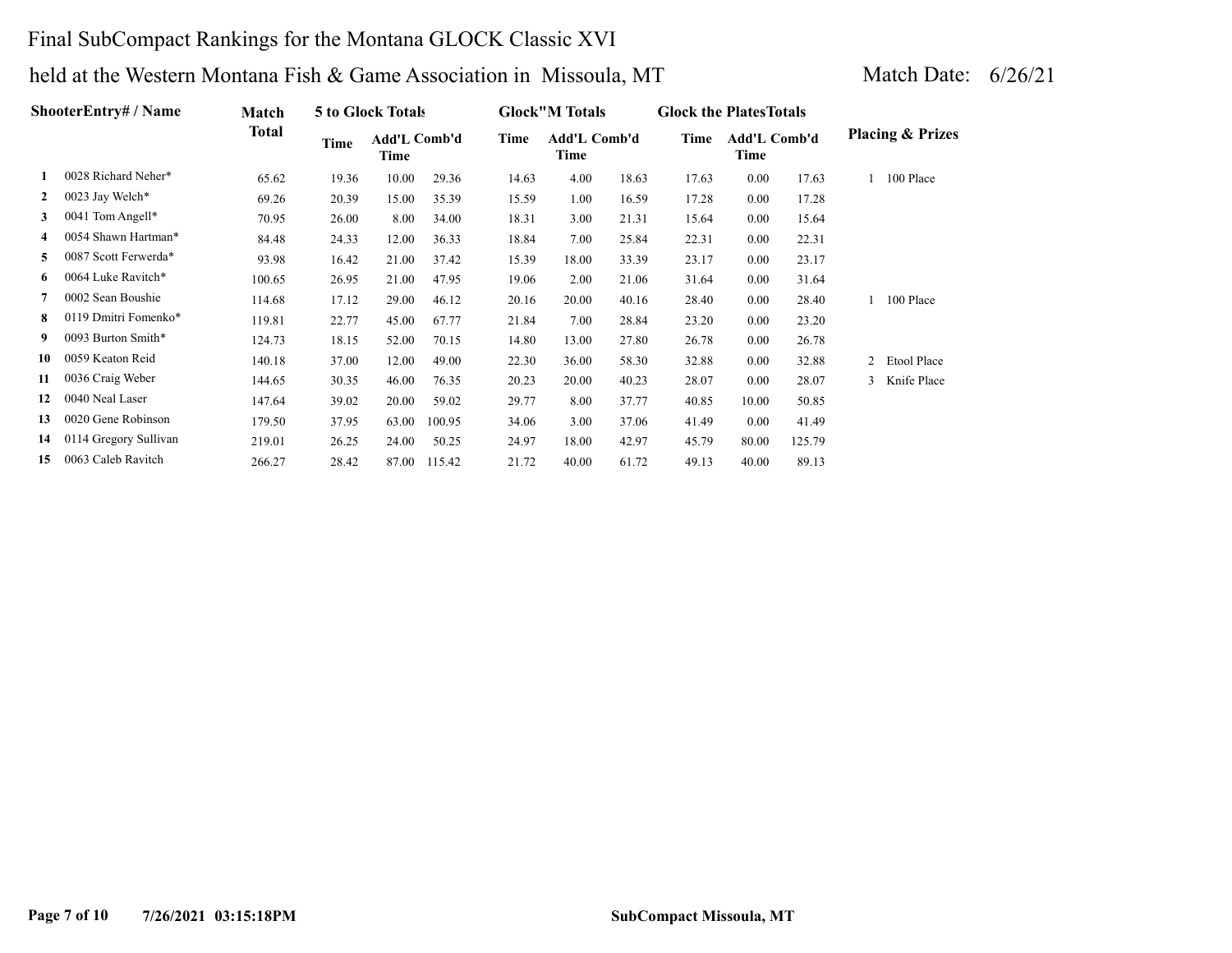### Final Unlimited Rankings for the Montana GLOCK Classic XVI

|    | ShooterEntry# / Name  | Match  |       | 5 to Glock Totals    |        |       | <b>Glock</b> "M Totals |       | <b>Glock the Plates Totals</b> |                      |       |              |                             |
|----|-----------------------|--------|-------|----------------------|--------|-------|------------------------|-------|--------------------------------|----------------------|-------|--------------|-----------------------------|
|    |                       | Total  | Time  | Add'L Comb'd<br>Time |        | Time  | Add'L Comb'd<br>Time   |       | Time                           | Add'L Comb'd<br>Time |       |              | <b>Placing &amp; Prizes</b> |
|    | 0031 Richard Neher*   | 53.24  | 18.69 | 2.00                 | 20.69  | 14.90 | 2.00                   | 16.90 | 15.65                          | 0.00                 | 15.65 |              | 100 Place                   |
| 2  | 0026 Jay Welch*       | 53.29  | 18.30 | 2.00                 | 20.30  | 16.48 | 1.00                   | 17.48 | 15.51                          | 0.00                 | 15.51 |              |                             |
| 3  | 0044 Tom Angell*      | 54.21  | 21.04 | 1.00                 | 22.04  | 17.01 | 1.00                   | 18.01 | 14.16                          | 0.00                 | 14.16 |              |                             |
| 4  | 0047 Shirley Angell*  | 62.12  | 23.83 | 2.00                 | 25.83  | 18.90 | 2.00                   | 20.90 | 15.39                          | 0.00                 | 15.39 |              |                             |
| 5  | 0014 Steve Smith*     | 67.83  | 20.14 | 7.00                 | 27.14  | 16.94 | 7.00                   | 23.94 | 16.75                          | 0.00                 | 16.75 |              |                             |
| 6  | 0108 Pierce Gural     | 69.82  | 17.66 | 17.00                | 34.66  | 11.37 | 11.00                  | 22.37 | 12.79                          | 0.00                 | 12.79 | $\mathbf{1}$ | 100 Place                   |
|    | 0067 Luke Ravitch*    | 71.85  | 21.61 | 19.00                | 40.61  | 15.53 | 0.00                   | 15.53 | 15.71                          | 0.00                 | 15.71 |              |                             |
| 8  | 0061 Keaton Reid      | 79.74  | 30.71 | 4.00                 | 34.71  | 19.05 | 6.00                   | 25.05 | 19.98                          | 0.00                 | 19.98 |              | 2 Etool Place               |
| 9  | 0099 James Franklin   | 80.92  | 28.18 | 5.00                 | 33.18  | 24.70 | 3.00                   | 27.70 | 20.04                          | 0.00                 | 20.04 |              | 3 Knife Place               |
| 10 | 0090 Scott Ferwerda*  | 85.24  | 14.81 | 34.00                | 48.81  | 13.25 | 3.00                   | 16.25 | 20.18                          | 0.00                 | 20.18 |              |                             |
| 11 | 0100 Jason Illing     | 85.57  | 25.81 | 16.00                | 41.81  | 19.46 | 7.00                   | 26.46 | 17.30                          | 0.00                 | 17.30 |              |                             |
| 12 | 0115 Gregory Sullivan | 107.16 | 25.23 | 16.00                | 41.23  | 21.12 | 9.00                   | 30.12 | 25.81                          | 10.00                | 35.81 |              |                             |
| 13 | 0078 Devon Morton     | 109.88 | 19.13 | 28.00                | 47.13  | 17.44 | 25.00                  | 42.44 | 20.31                          | 0.00                 | 20.31 |              |                             |
| 14 | 0022 Gene Robinson    | 121.64 | 36.93 | 12.00                | 48.93  | 33.79 | 8.00                   | 41.79 | 30.92                          | 0.00                 | 30.92 |              |                             |
| 15 | 0018 Jean Smith       | 139.68 | 23.30 | 41.00                | 64.30  | 21.44 | 14.00                  | 35.44 | 29.94                          | 10.00                | 39.94 |              |                             |
| 16 | 0055 Bruce Laser*     | 149.98 | 40.33 | 11.00                | 51.33  | 37.44 | 14.00                  | 51.44 | 47.21                          | 0.00                 | 47.21 |              |                             |
| 17 | 0122 Michael Nervik   | 263.74 | 35.24 | 68.00                | 103.24 | 30.27 | 49.00                  | 79.27 | 71.23                          | 10.00                | 81.23 |              |                             |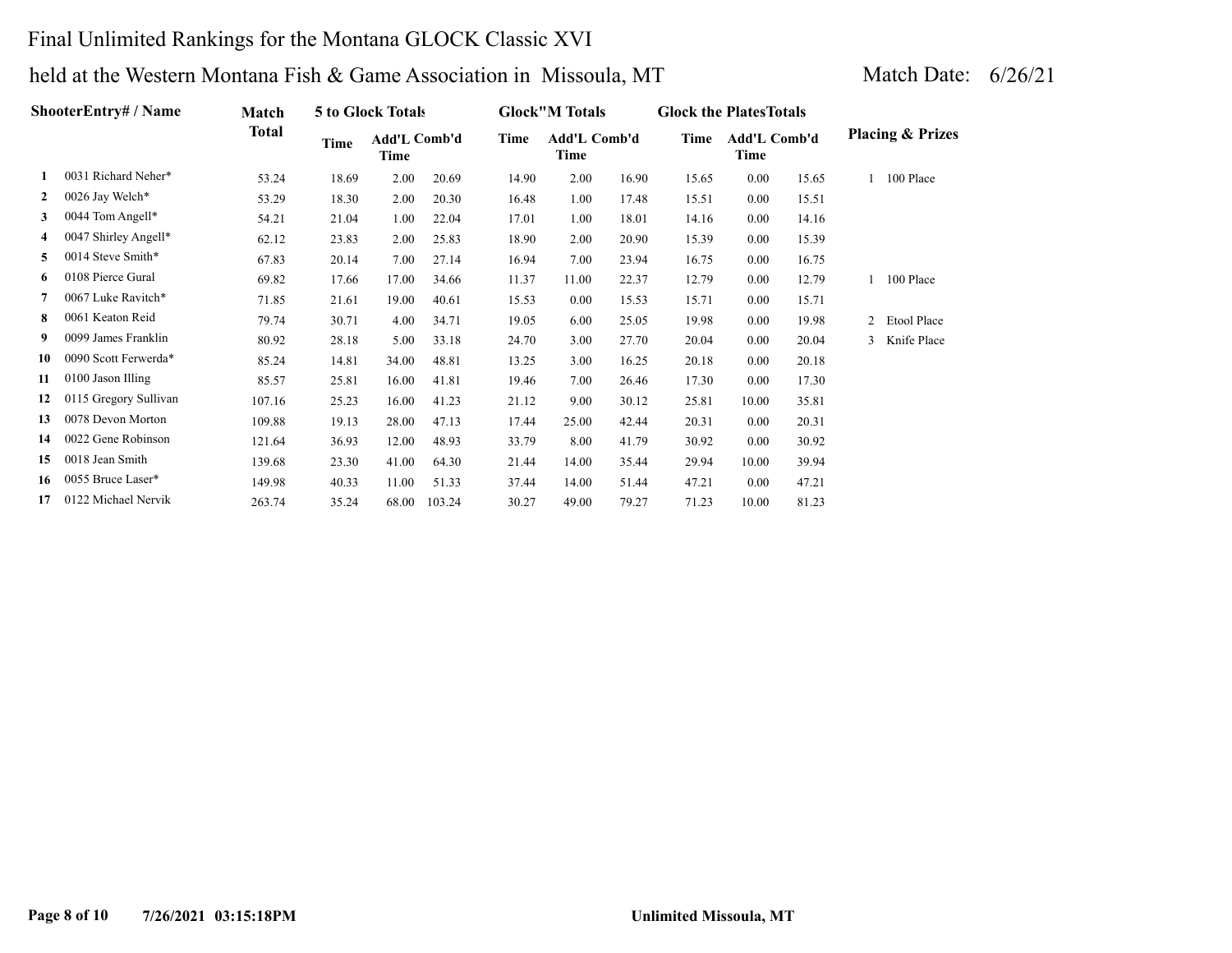### **Final Team Rankings for the Montana GLOCK Classic XVI**

| Civilian        |        |                       |                                            |  |
|-----------------|--------|-----------------------|--------------------------------------------|--|
| <b>Standing</b> | Score  | <b>Team Name</b>      | <b>Team Members</b>                        |  |
|                 |        |                       |                                            |  |
|                 | 454.13 | Team Primal Defensive | Elissa Stagg, Gene Robinson, Bruce Smetana |  |